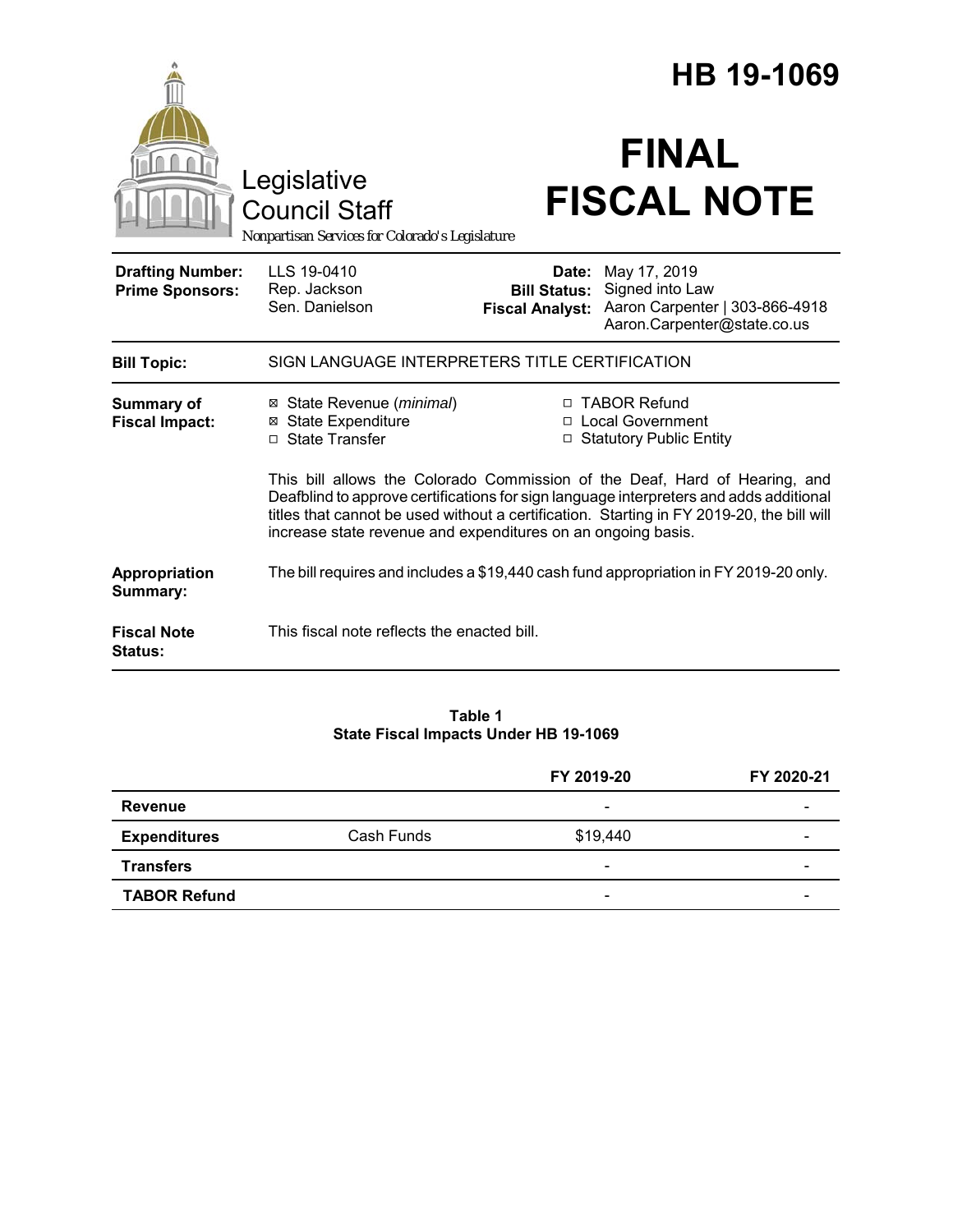May 17, 2019

# **Summary of Legislation**

Under current law, anyone who claims to be a sign language interpreter and does not hold a valid certification issued by the Registry of Interpreters for the Deaf, Inc., engages in a deceptive trade practice. This bill expands the titles that a person cannot use without a certification to include "translator" and "certified translator". In addition, the bill allows the Colorado Commission for the Deaf, Hard of Hearing, and Deafblind to approve certifications for sign language interpreters to allow them to use the specified titles.

## **Background**

The Colorado Commission of the Deaf, Hard of Hearing, and Deafblind, in the Department of Human Services (DHS), is responsible for ensuring equal access to government services for the deaf, hard of hearing, and deafblind in Colorado. In FY 2018-19, the commission was appropriated \$2.1 million, including \$1.9 million from the Telephone Users with Disabilities Fund and \$144,324 from the General Fund.

## **State Revenue**

Starting in FY 2019-20, state revenue to the Judicial Department will be affected to the extent there is a change in civil court filings for deceptive trade practices. Because the bill adds new titles that cannot be used without certification, cases for deceptive trade practices may increase. However, by allowing the commission to approve certifications, more people may be able to get certified, decreasing the number of cases filed. The fiscal note assumes that any revenue change will be minimal.

### **State Expenditures**

In FY 2019-20, expenditures in the Judicial Department and the DHS will be impacted as described below.

**Department of Human Services.** Starting in FY 2019-20, cash fund expenditures from the Telephone Users with Disabilities Fund in the Department of Regulatory Agencies reappropriated to the DHS will increase by \$19,440 for the commission to approve certifications. Based on a similar project performed in Idaho, the fiscal note assumes that a contract subject matter expert will assist the commission in reviewing certifications. There will be approximately 27 certification approvals taking, on average, 9 hours each to assess, at a contractor rate of \$80 per hour.

**Judicial Department.** Starting in FY 2019-20,workoad in the trial courts in the Judicial Department will be impacted based on any change in the number of cases filed for deceptive trade practices. The fiscal note assumes that any impact to trial courts will be minimal and does not require a change in appropriations.

### **Effective Date**

The bill was signed into law by the Governor on April 16, 2019, and takes effect August 2, 2019, assuming no referendum petition is filed.